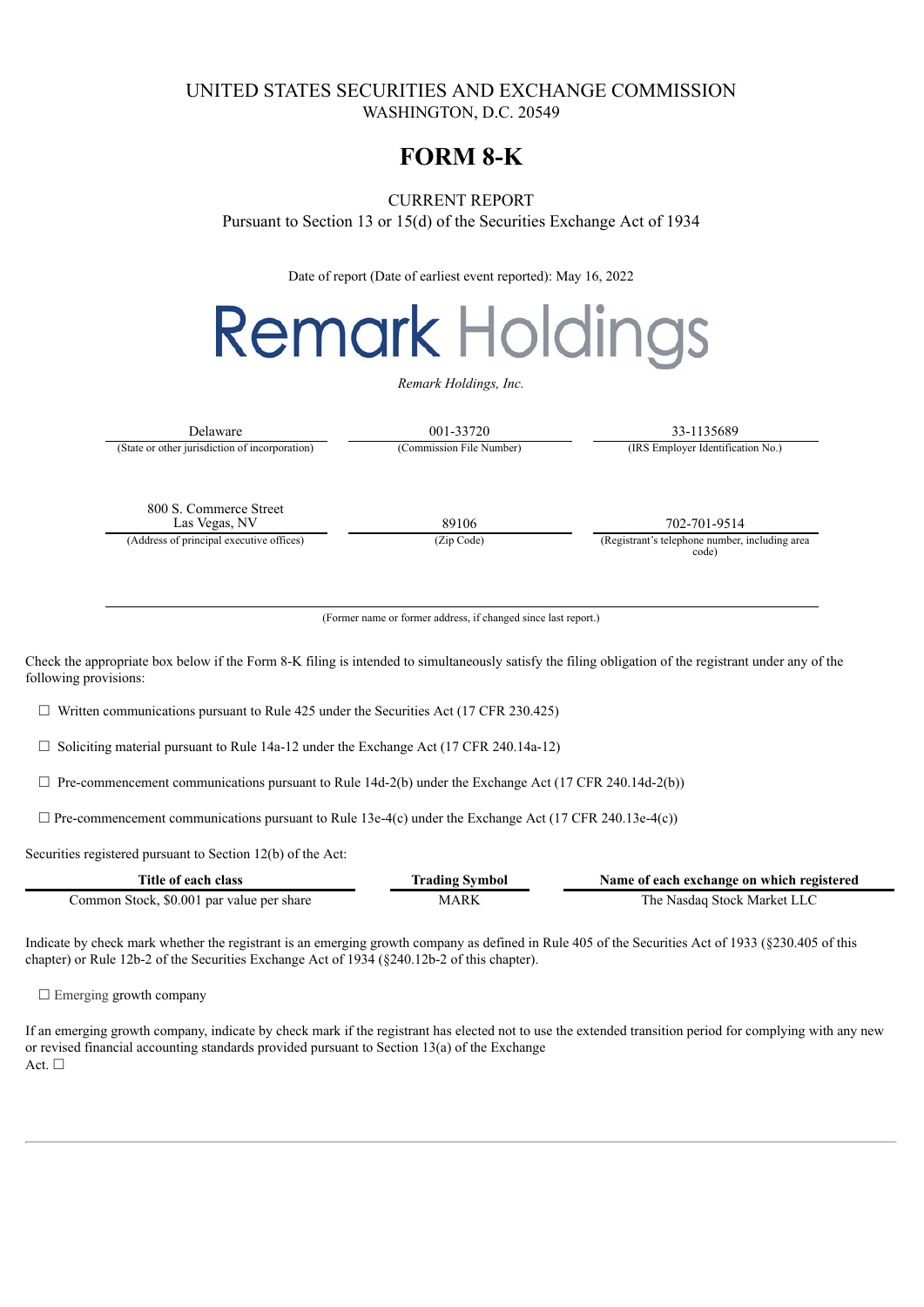#### **Item 2.02 Results of Operations and Financial Condition.**

On May 16, 2022, we issued a press release announcing our financial results for the three months ended March 31, 2022. A copy of such release is furnished herewith as Exhibit 99.1.

The information hereunder shall not be deemed to be "filed" for the purposes of Section 18 of the Securities Exchange Act of 1934 (the "Exchange Act") or otherwise subject to the liabilities of that section, nor shall it be incorporated by reference into a filing under the Securities Act of 1933 or the Exchange Act, except as shall be expressly set forth by specific reference in such a filing.

#### **Item 9.01 Financial Statements and Exhibits.**

*(d) Exhibits*

| <b>Exhibit Number</b> | Description                            |
|-----------------------|----------------------------------------|
| 99.1                  | 202<br><b>May</b><br>$-0.91c$<br>21890 |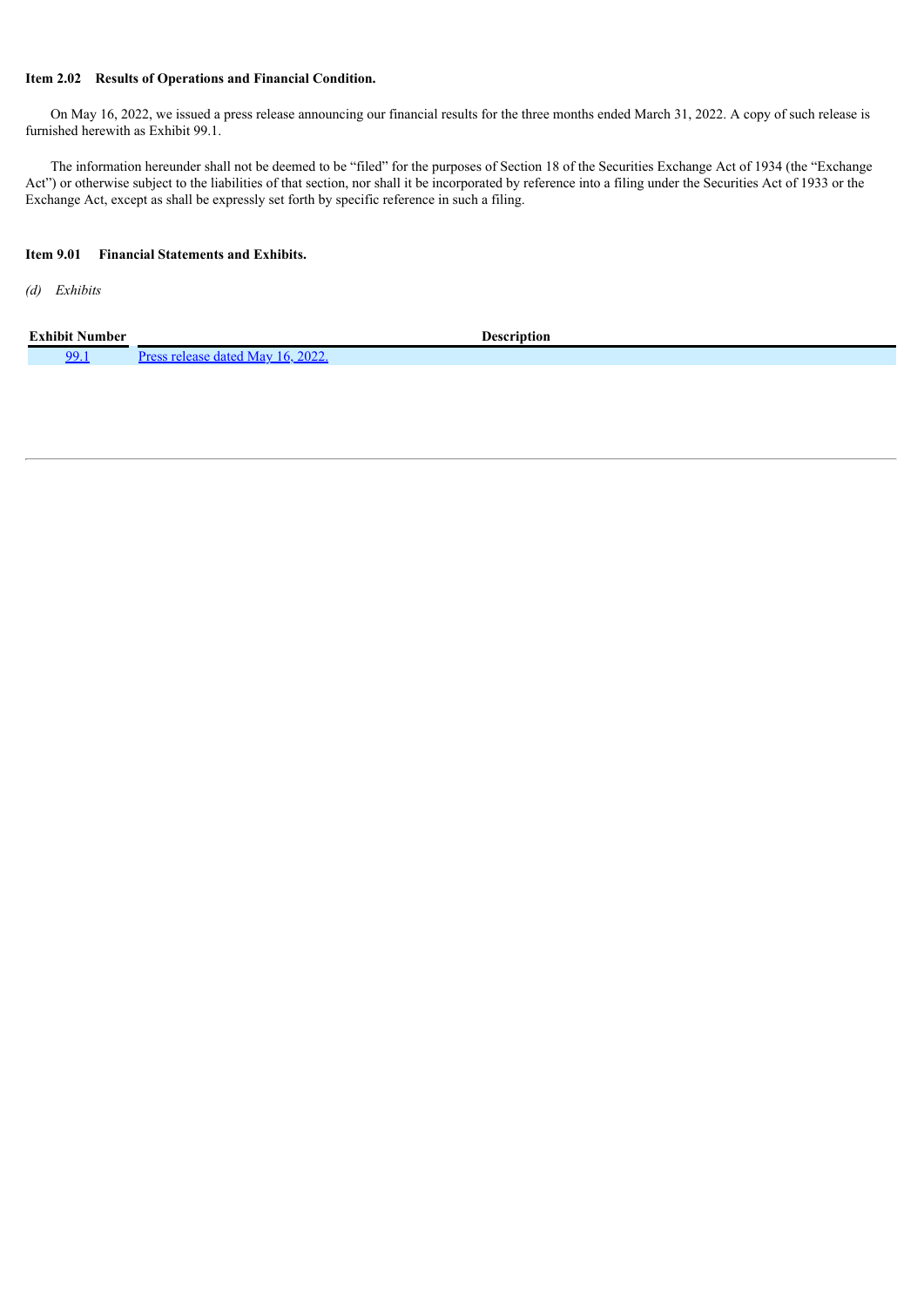#### **Signature**

Pursuant to the requirements of the Securities Exchange Act of 1934, the registrant has duly caused this report to be signed on its behalf by the undersigned hereunto duly authorized.

### **Remark Holdings, Inc.**

**Date:** May 16, 2022 **By:** */s/ Kai-Shing Tao* **Name:** Kai-Shing Tao

**Title:** *Chief Executive Of icer*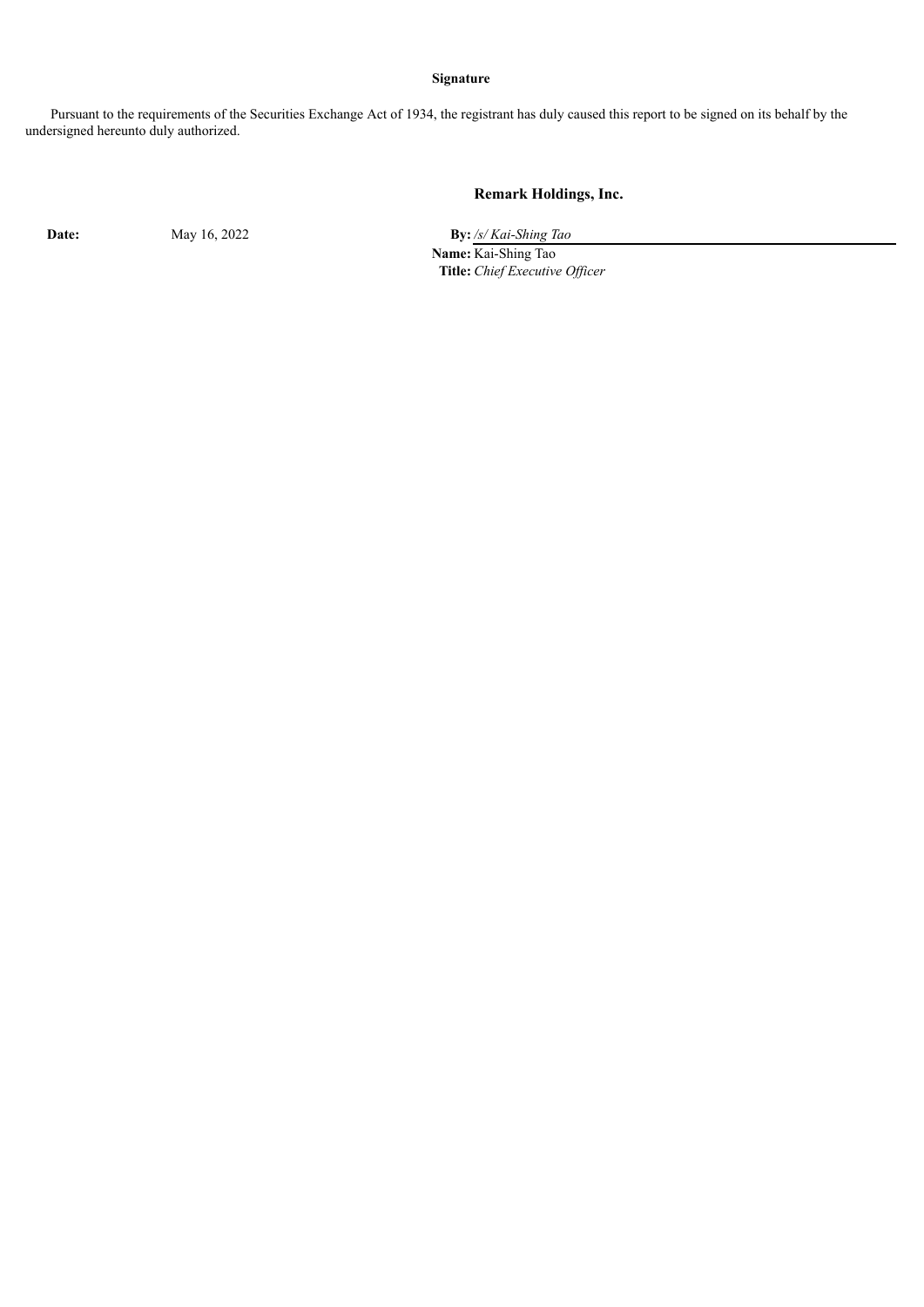# **Remark Holdings**

## <span id="page-3-0"></span>**Remark Holdings Announces Fiscal First Quarter 2022 Financial Results**

*First Quarter Revenue Increases 6% to \$4.7 Million*

**LAS VEGAS, NV - May 16, 2022 -** Remark Holdings, Inc. (NASDAQ: MARK), a diversified global technology company with leading artificial intelligence ("AI") solutions and digital media properties, today announced financial results for its fiscal first quarter ended March 31, 2022.

#### **Management Commentary**

"Our first quarter results reflected continued growth year over year despite the well-known business challenges from continued Covid shutdowns and the disruption of the supply chain exacerbated by the Russian-Ukraine conflict. Momentum from last year's second half continued with first-quarter revenue coming from construction, education, and safety management projects, and we also launched our metaverse project," noted Kai-Shing Tao, Chairman and Chief Executive Officer of Remark Holdings. "We expect demand momentum to build as our AI solutions prove their value in solving essential business problems, allowing businesses to operate efficiently while facing the challenges of a worldwide reduction of workforce in the face of increasing demand for skilled labor."

#### **Fiscal Quarter 2022 Business Highlights**

- The company's Smart Construction solutions contributed \$2.2 million of revenue as the company completed installations at 21 construction sites, bringing total installations to 53 sites and, thereby, nearly completing the initial contract. Based on the performance under the initial contract, the company expects to fulfill additional contracts on more construction sites, as well as for cement factories, as the Chinese government unveiled its "New Infrastructure" plan aiming to accelerate the growth of commercial use of 5G and artificial intelligence, among other technologies.
- In China, the company saw continued momentum in the education sector, as its Smart Campus solutions were installed in more than 50 schools, totaling approximately 400 campuses since its launch. Given the robust nature of the company's Smart Campus solutions, the company expects to take advantage of additional revenue opportunities by installing additional customized modules based on the individual needs of each school campus on which it has already installed the solutions.
- Deployment of our systems in China Mobile's retail locations and various banks halted as China implemented its strict zero-COVID policies, including lockdowns, during the Winter Olympics, and as China residents celebrated the Chinese New Year. The company expects deployments to pick up in the third quarter of 2022 as a handful of cities plan to loosen lockdown measures starting in June.
- In the US, Remark AI continued to work with Brightline towards full implementation of the company's Smart Sentry units powered by its Smart Safety Platform ("SSP"). The SSP provides detailed computer-vision coverage that monitors long stretches of track and railyard areas to detect intrusions, track anomalies and unusual behavior, all while providing real-time, actionable predictive analysis from data collected. The company's work with Brightline has been described in various media outlets in the European Union such that the company believes it can win market share with its products in that large market.
- During the first quarter, Remark stepped into the metaverse by launching VergasVerz, an augmented reality mobile app that delivered to fans a combined physical offline and virtual online experience. The mobile app debuted at the sold-out BTS concerts in Las Vegas in relation to which the company partnered with MGM Resorts International, with VegasVerz providing an enjoyable and discoverable adventure allowing fans to collect unique items including NFTs while participating in a one-of-a-kind immersive Las Vegas BTS fan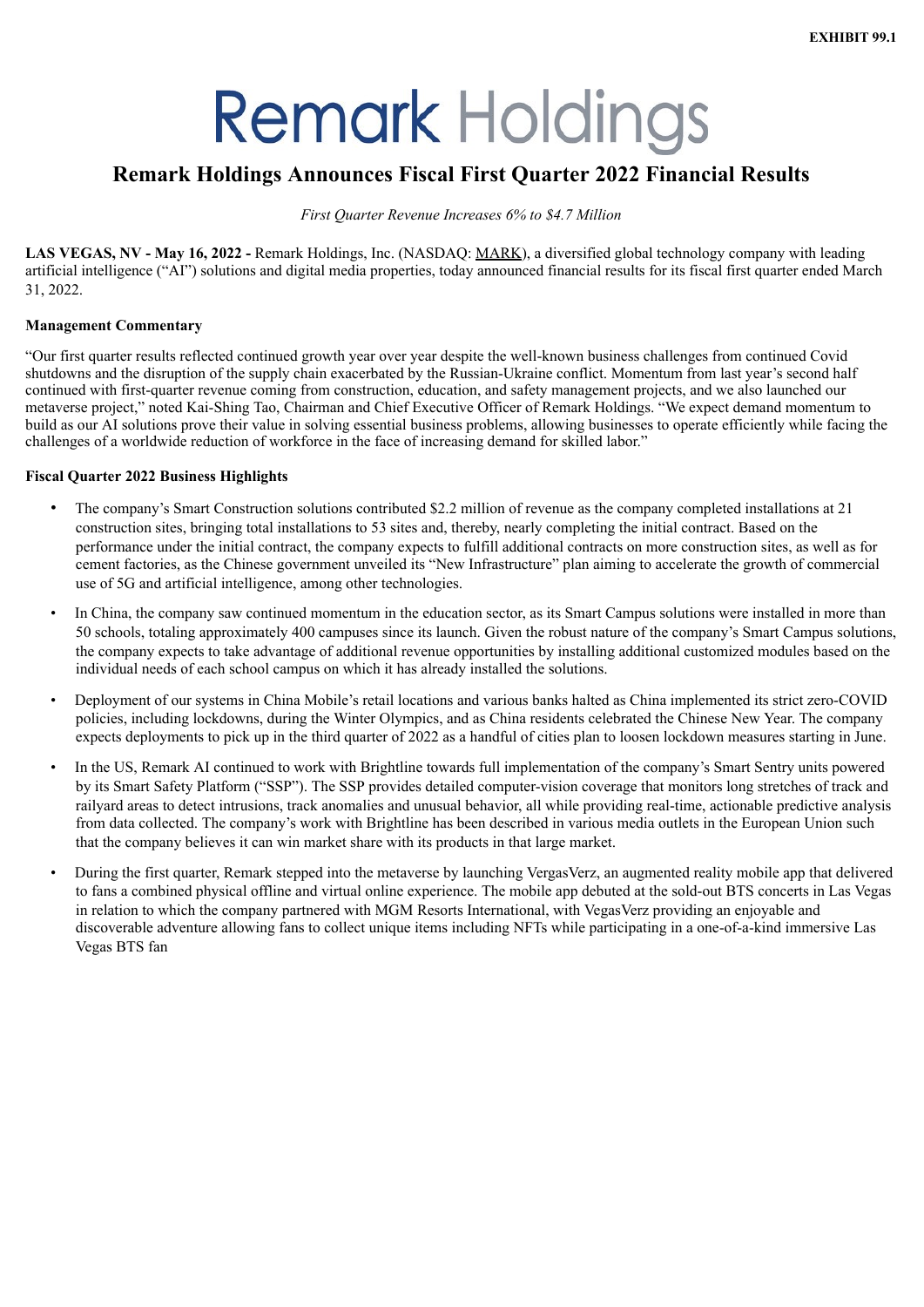experience. VegasVerz leverages Web 3.0 technology to expand the Vegas experience to both physical and online visitors. Though VegasVerz did not contribute to revenue in the first quarter of 2022, the company expects that revenue opportunities will grow based upon its success growing Vegas.com.

#### **Fiscal First Quarter 2022 Financial Results**

- Revenue for the fiscal first quarter of 2022 totaled \$4.7 million, up 6% from \$4.4 million during fiscal first quarter 2021.
	- First quarter 2022 revenue in China grew by \$0.6 million to \$4.6 million, including \$2.2 million from projects in the construction industry resulting from the relationship with the company's China Business Partner, \$2.2 million from projects in the education sector, and \$0.2 million from the continuous deployment of smart retail systems in cities less affected by the ongoing lockdown.
	- Revenue from sales of biosafety products in the US further decreased as the company adapted to post-COVID19 demands and shifted focus from thermal analytical products to providing AI-driven risk management solutions for transportation providers, construction enterprises and governmental clients. As a result of the change in product focus, the company expects longer sales cycles and extended decision-making procedures.
- Gross profit adjusted to \$0.4 million in the first quarter of 2022 from \$1.7 million in the first quarter of 2021. The overall gross profit margin for the first quarter of 2022 was 8.5%. Increased cost of revenue of \$4.3 million was primarily associated with the completion of more projects in the construction industry resulting from the relationship with the company's China business partner and the completion of new projects in the education sector.
- The company incurred an operating loss of \$4.2 million in the first quarter of 2022 compared to an operating loss of \$3.7 million in the comparable quarter of 2021. In addition to the increases in revenue and cost of revenue, general and administrative expense increased primarily from \$0.5 million of share-based compensation from the recognition of the 2020 stock option issuance that did not have an accounting grant date until July 2021, as well as from an increase of \$0.3 million in business development expenses as the company expands its client base, and an increase of \$0.2 million in payroll and benefits. Partially offsetting the increases in cost of revenue and general and administrative expense were decreases in sales and marketing expense and technology and development expense. Sales and marketing expense decreased because the prior year first quarter included \$0.6 million that the company advanced to the China business partner, and such amount was classified as marketing expense, while no such activity occurred in the current year. Technology and development expense declined \$0.6 million due to reduced reliance on consultants as a result of the acquisition of the United Kingdom entity in an immaterial business combination, and by \$0.3 million due to a decrease in the company's liability for China cash bonuses.
- Net loss totaled \$25.4 million, or \$0.24 per diluted share in the first quarter ended March 31, 2022, compared to a net loss of \$5.5 million, or \$0.06 per diluted share in the quarter ended March 31, 2021. The loss on investment of \$19.1 million, which consisted primarily of the change in fair value of the company's holdings of common stock of Sharecare, Inc., was almost entirely responsible for the larger net loss in the first quarter of 2022. Another significant contributor to increased net loss was interest expense, including amortization of original issue discount and debt issuance cost, resulting from the \$30.0 million note payable, entered into during December 2021, which bears interest at 16.5%. The same period of the prior year included significantly less debt principal outstanding.
- On March 31, 2022, the cash and cash equivalents balance totaled \$2.7 million, compared to a cash position of \$14.2 million on December 31, 2021. Cash was primarily impacted by a \$3.7 million principal repayment on the company's note payable, interest payments of \$1.1 million on the note payable, payment of approximately \$1.0 million for work on the company's metaverse, and increased spending for business development as the company looks to expand product sales into new industries.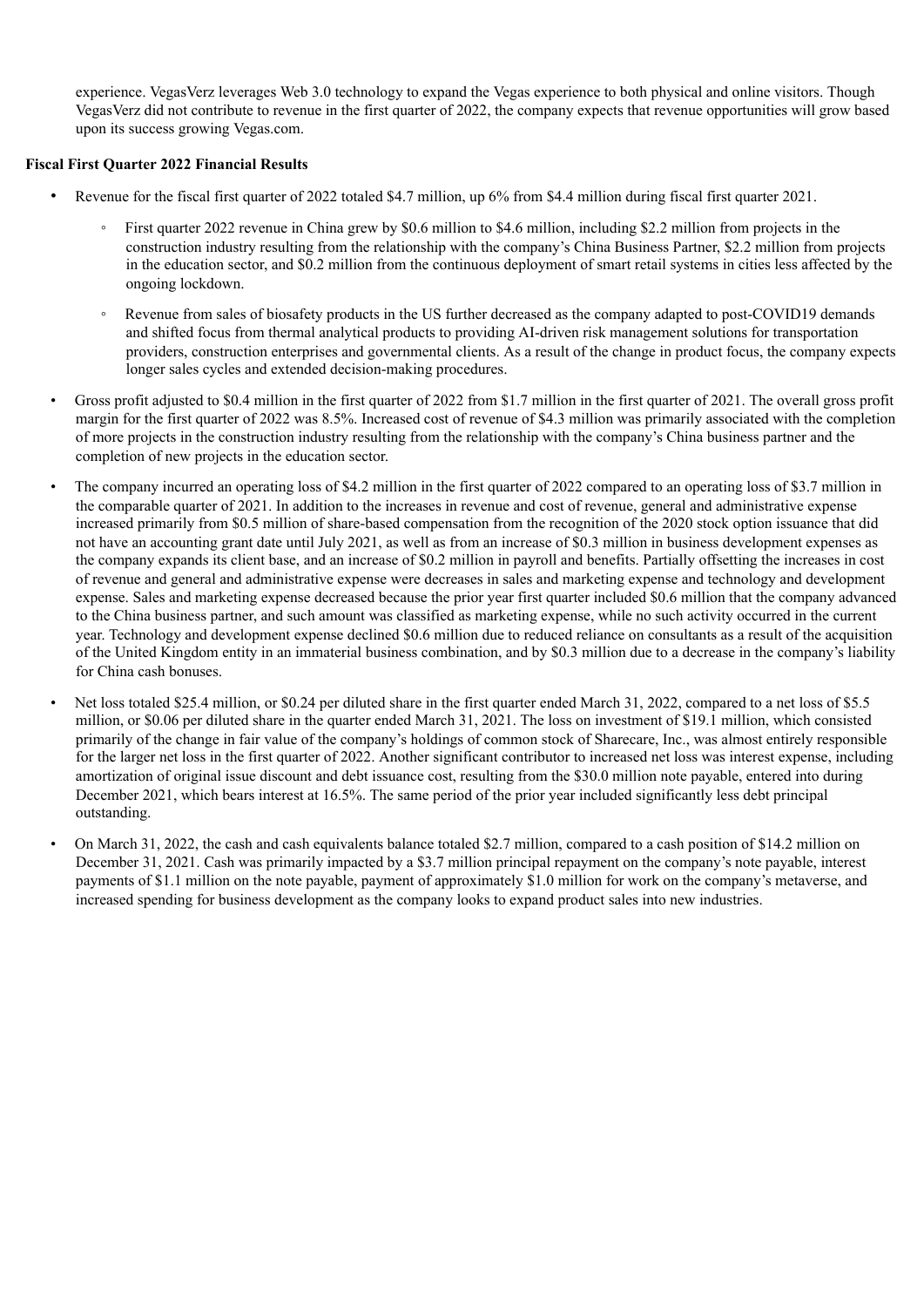"In summary, Q1 2022 continued to show year over year revenue growth from 2021, due to the strong foundation we have built in China over the past five years," stated Mr. Tao. "We are building the same foundation with the organizational investment and research we are conducting to grow our U.S. business based on our SSP, which provides the necessary video analytics and risk management tools for organizations to protect their facilities, customers, and employees. We are in prime position to capture a fair share of the infrastructure dollars allocated in the recently enacted Build Back Better bill, especially in the areas of public infrastructure and transportation security. In addition, the release of VegasVerz, our metaverse platform, leverages our operational experience and relationships cultivated during our ownership of Vegas.com to expand the physical world to the online world of virtual avatars and NFTs, bringing new monetization opportunities."

#### **Conference Call Information**

Management Management will hold a conference call this afternoon at 4:30 p.m. Eastern Time (1:30 p.m. Pacific Time) to discuss the company's financial results and provide an update on recent business developments. A question and answer session will follow management's presentation.

The live conference may be accessed via telephone or online webcast. Toll-Free Number: 1.800.239.9838 International Number: 1.323.794.2551 Conference ID: 1701105 Online webcast: https://themediaframe.com/mediaframe/webcast.html?webcastid=z6ttWFzu

Participants are advised to login for the live webcast 10 minutes prior to the scheduled start time. A replay of the call will be available after 7:30 p.m. Eastern time on the same day through May 21, 2021.

Toll-Free Replay Number: 1.844.512.2921 International Replay Number: 1.412.317.6671 Replay ID: 1701105

#### **About Remark Holdings, Inc.**

Remark Holdings, Inc. (NASDAQ: MARK) delivers an integrated suite of AI solutions that enable businesses and organizations to solve problems, reduce risk and deliver positive outcomes. The company's easy-to-install AI products are being rolled out in a wide range of applications within the retail, public safety and workplace arenas. The company also owns and operates an e-commerce digital media property focused on a luxury beach lifestyle. The company's corporate headquarters and U.S. operations are based in Las Vegas, Nevada, and it also maintains operations in London, England and Shanghai, China. The operations of the variable interest entities that the company consolidates are headquartered in Chengdu, China with additional operations in Hangzhou. For more information, please visit the company's website at http://www.remarkholdings.com/.

#### **Forward-Looking Statements**

This press release may contain forward-looking statements, including information relating to future events, future financial performance, strategies, expectations, competitive environment and regulation. Words such as "may," "should," "could," "would," "predicts," "potential," "continue," "expects," "anticipates," "future," "intends," "plans," "believes," "estimates," and similar expressions, as well as statements in future tense, identify forward-looking statements. These statements involve known and unknown risks, uncertainties and other factors, including those discussed in Part I, Item 1A. Risk Factors in Remark Holdings' Annual Report on Form 10-K and Remark Holdings' other filings with the SEC. Any forward-looking statements reflect Remark Holdings' current views with respect to future events, are based on assumptions and are subject to risks and uncertainties. Given such uncertainties, you should not place undue reliance on any forward-looking statements, which represent Remark Holdings' estimates and assumptions only as of the date hereof. Except as required by law, Remark Holdings undertakes no obligation to update or revise publicly any forward-looking statements after the date hereof, whether as a result of new information, future events or otherwise.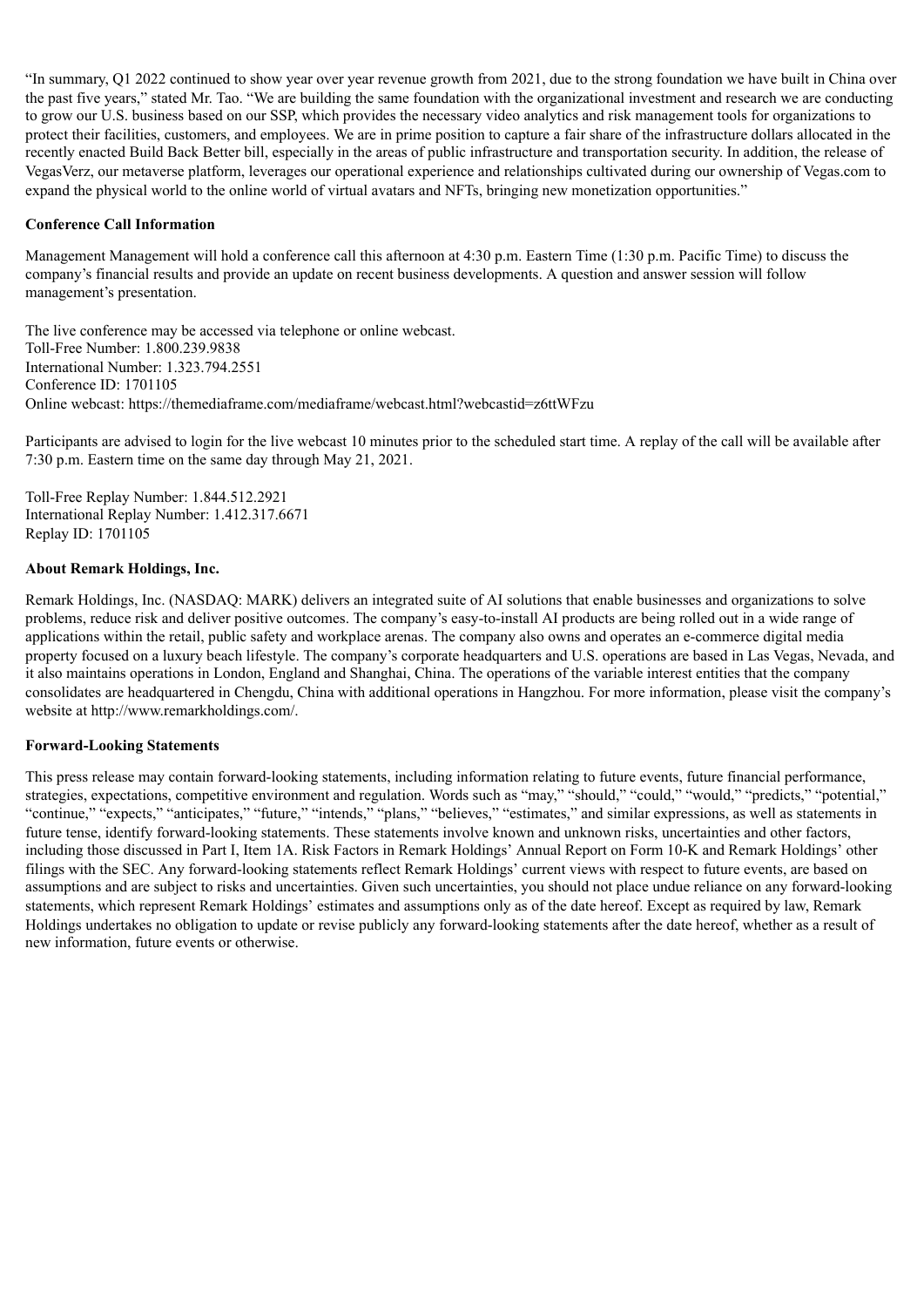## **Company Contacts**

Fay Tian Vice President of Investor Relations F.Tian@remarkholdings.com (+1) 626.623.2000 (+86) 13702108000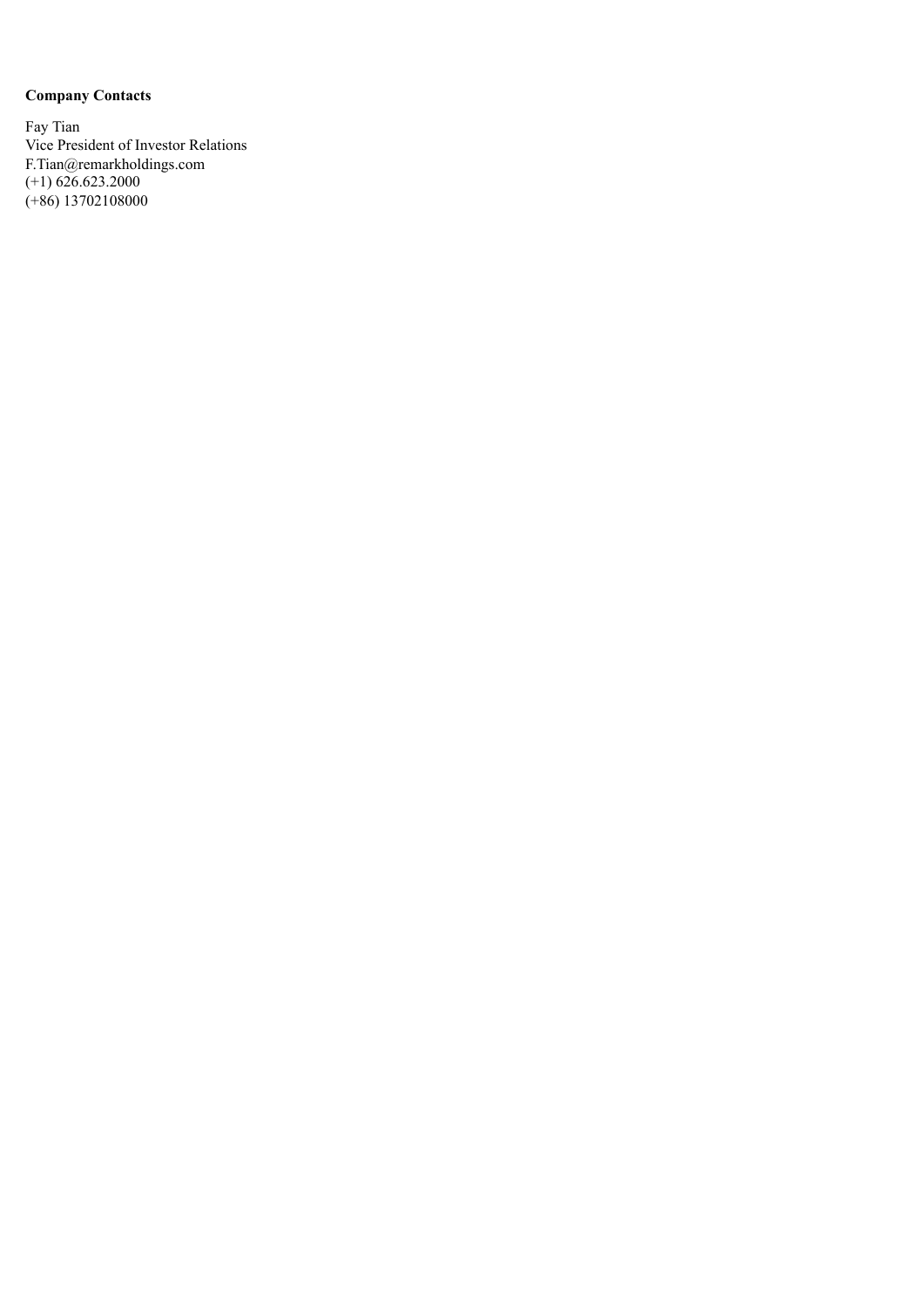#### **REMARK HOLDINGS, INC. AND SUBSIDIARIES**

Condensed Consolidated Balance Sheets (dollars in thousands, except share and per share amounts)

|                                                                                                                                                              |              | March 31, 2022 |               | December 31, 2021 |
|--------------------------------------------------------------------------------------------------------------------------------------------------------------|--------------|----------------|---------------|-------------------|
|                                                                                                                                                              |              | (Unaudited)    |               |                   |
| Assets                                                                                                                                                       |              |                |               |                   |
| Cash                                                                                                                                                         | \$           | 2.691          | <sup>S</sup>  | 14,187            |
| Trade accounts receivable, net                                                                                                                               |              | 11,293         |               | 10,267            |
| Inventory, net                                                                                                                                               |              | 1,492          |               | 1,346             |
| Investment in marketable securities                                                                                                                          |              | 21,444         |               | 42,349            |
| Prepaid expense and other current assets                                                                                                                     |              | 8,273          |               | 6,363             |
| Total current assets                                                                                                                                         |              | 45,193         |               | 74,512            |
| Property and equipment, net                                                                                                                                  |              | 1,274          |               | 357               |
| Operating lease assets                                                                                                                                       |              | 246            |               | 194               |
| Other long-term assets                                                                                                                                       |              | 403            |               | 440               |
| <b>Total assets</b>                                                                                                                                          | \$           | 47,116         | $\mathbb{S}$  | 75,503            |
| Liabilities                                                                                                                                                  |              |                |               |                   |
| Accounts payable                                                                                                                                             | $\mathbf{s}$ | 10,099         | <sup>\$</sup> | 10,094            |
| Accrued expense and other current liabilities                                                                                                                |              | 5,201          |               | 5,963             |
| Contract liability                                                                                                                                           |              | 432            |               | 576               |
| Notes payable, net of unamortized discount and debt issuance cost of \$1,095 and \$2,189 at March 31,<br>2022 and December 31, 2021, respectively            |              | 25,208         |               | 27,811            |
| Total current liabilities                                                                                                                                    |              | 40,940         |               | 44,444            |
| Operating lease liabilities, long-term                                                                                                                       |              | 55             |               | 25                |
| <b>Total liabilities</b>                                                                                                                                     |              | 40.995         |               | 44,469            |
|                                                                                                                                                              |              |                |               |                   |
| Commitments and contingencies                                                                                                                                |              |                |               |                   |
|                                                                                                                                                              |              |                |               |                   |
| Stockholders' Equity                                                                                                                                         |              |                |               |                   |
| Preferred stock, \$0.001 par value; 1,000,000 shares authorized; zero issued                                                                                 |              |                |               |                   |
| Common stock, \$0.001 par value; 175,000,000 shares authorized; 105,157,769 shares issued and<br>outstanding at each of March 31, 2022 and December 31, 2021 |              | 105            |               | 105               |
| Additional paid-in-capital                                                                                                                                   |              | 364,753        |               | 364,239           |
| Accumulated other comprehensive income                                                                                                                       |              | (268)          |               | (270)             |
| Accumulated deficit                                                                                                                                          |              | (358, 469)     |               | (333,040)         |
| Total stockholders' equity                                                                                                                                   |              | 6.121          |               | 31,034            |
| Total liabilities and stockholders' equity                                                                                                                   | \$           | 47,116         | \$            | 75,503            |